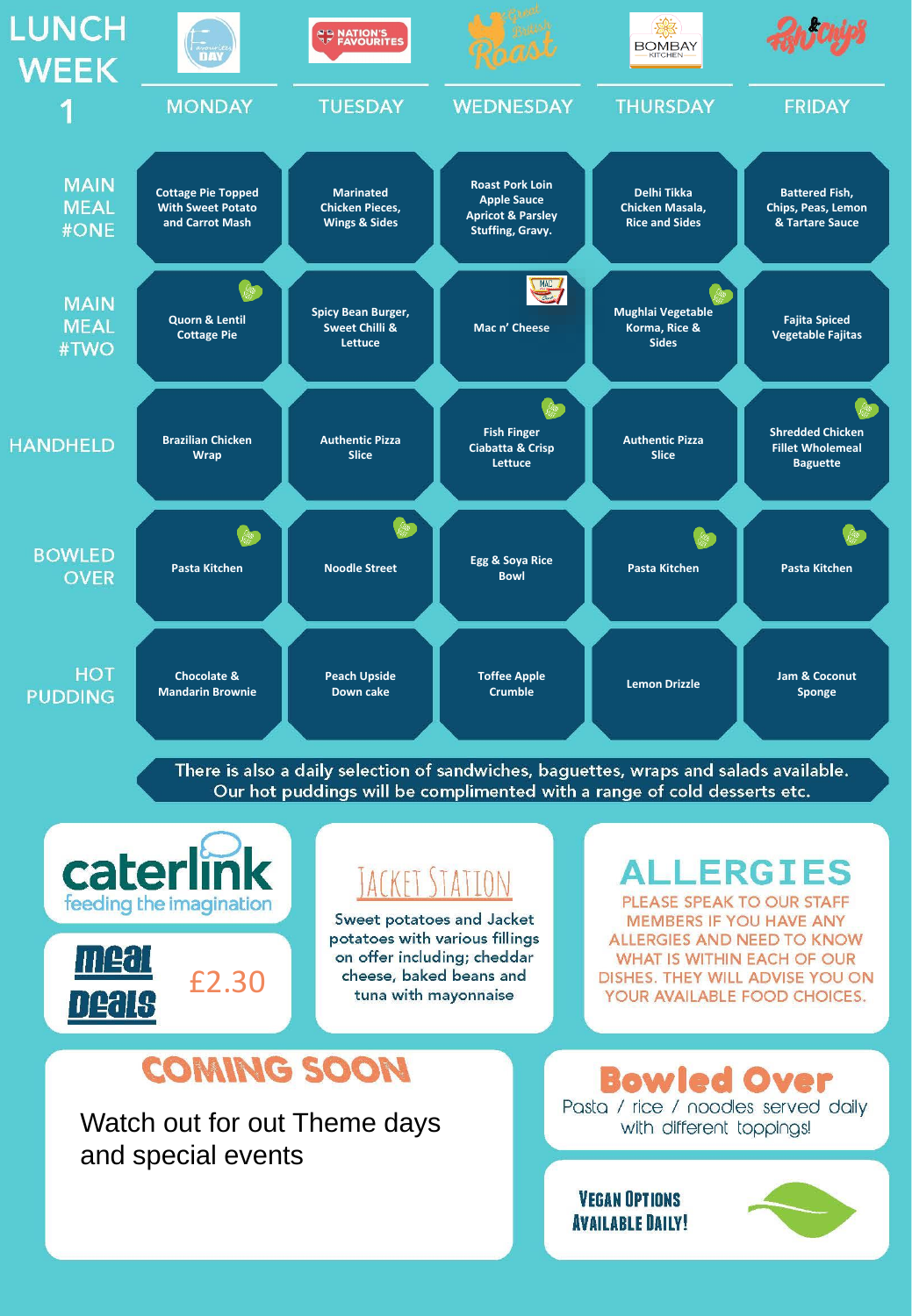

There is also a daily selection of sandwiches, baguettes, wraps and salads available. Our hot puddings will be complimented with a range of cold desserts etc.



special offers

**VEGAN OPTIONS AVAILABLE DAILY!**